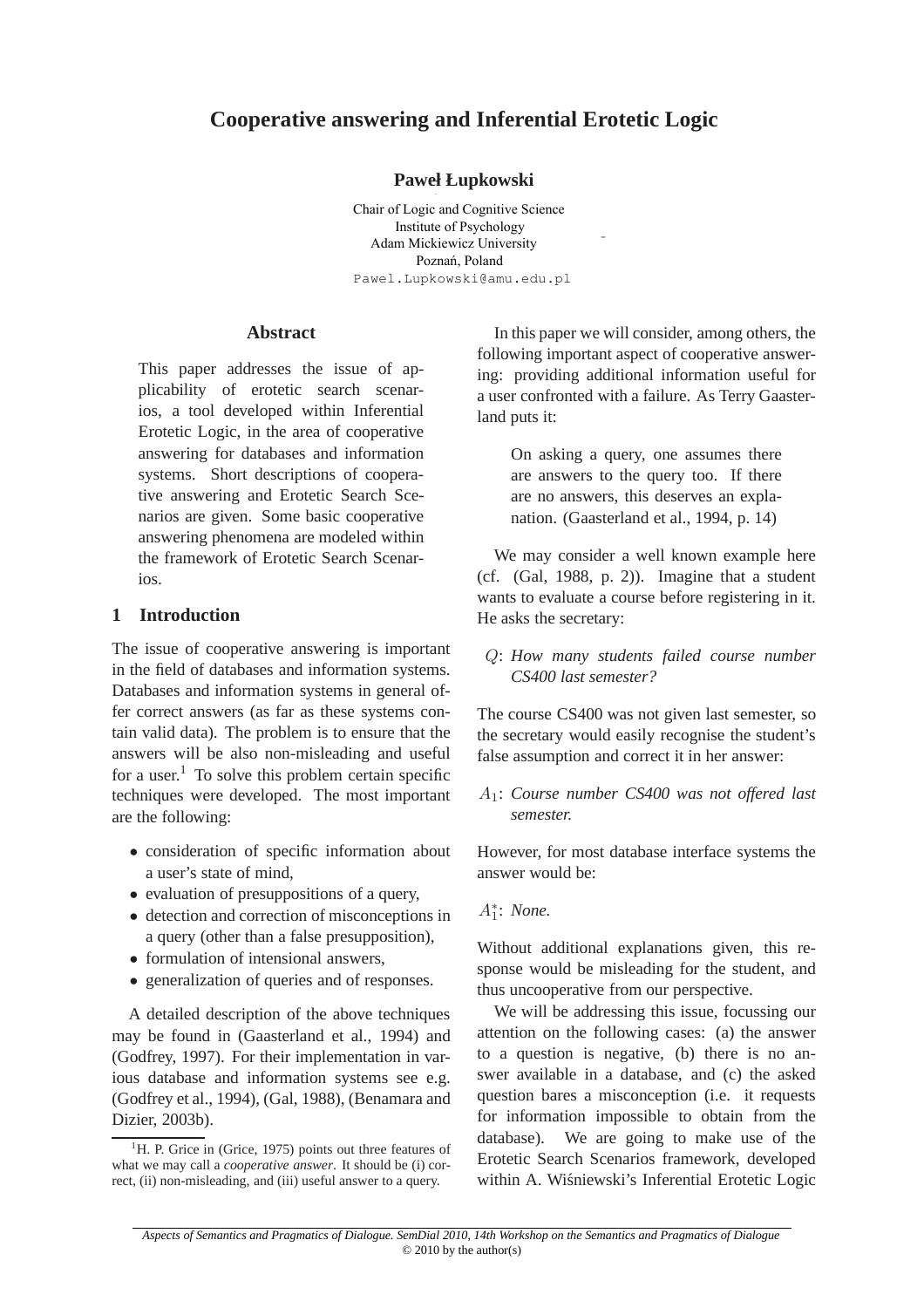(cf. (Wiśniewski, 1995)). The reason for this choice is that Inferential Erotetic Logic provides the concept of validity of inferences which involve questions.<sup>2</sup>

For the reasons of space, only an informal characteristics of Erotetic Search Scenarios (thereafter referred to as *e-scenarios*) will be given here. The exact definition and many examples can be found in (Wiśniewski, 2001), (Wiśniewski, 2003) or (Wiśniewski, 2004).

E-scenarios are defined in terms of syntax and semantics. But:

Viewed pragmatically, an e-scenario provides us with conditional instructions which tell us what questions should be asked and when they should be asked. Moreover, an e-scenario shows where to go if such-and-such a direct answer to a query appears to be acceptable and goes so with respect to any direct answer to each query. (Wiśniewski, 2003, p. 422)

For instance, let us imagine that we ask if a given system is valid and at the same time we construe the relevant concept of validity as follows: a system is valid just in case it works properly and is stable. How can one cope with this problem? A solution may be offered by an e-scenario. We can present this e-scenario as a downward tree with the main question as the root and direct answers to it as leaves. The relevant escenario for our exemplary problem is:



<sup>&</sup>lt;sup>2</sup> For comparison of Inferential Erotetic Logic and J. Hintikka's Interrogative Model of Inquiry (with *interrogative* game as a central concept) see e.g. (Wiśniewski, 2004, p. 139–140).

The exemplary e-scenario, as well other escenarios, may be written in a formal language. Let us use here a language which we will call  $L_2$ ; this language resembles a language characterised in (Wiśniewski, 2001, p. 20-21). The 'declarative' part of  $L_2$  is a first-order language with identity and individual constants, but without function symbols. A *sentence* is a declarative well-formed formula (d-wff for short) with no occurrence of a free variable. The metalinguistic expression  $Ax$ refers to d-wffs of  $L_2$  which have x as the only free variable.  $A(x/c)$  designates the result of the substitution of an individual constant  $c$  for the variable  $x$  in  $Ax$ .

The vocabulary of the 'erotetic' part of  $L_2$  consists of the signs:  $?\, \{\, \}, \, \mathsf{S}, \, \mathsf{U}, \, \mathsf{and} \, \mathsf{the} \, \mathsf{comm}$ .

*Questions* of  $L_2$  are expressions of the following forms:

- (i)  $?{A_1, A_2, \ldots, A_n}$ where  $n > 1$  and  $A_1, A_2, \ldots, A_n$  are syntactically distinct sentences of  $L_2$ ,
- (ii)  $?S(Ax)$
- (iii)  $?U(Ax)$

where x is an individual variable and  $Ax$  is a d-wff of  $L_2$  which has x as the only free variable.

*Direct answers* are defined as follows. For a question of the form (i), each of  $A_1, A_2, \ldots, A_n$ is a direct answer to the question. For a question of the form (ii), a direct answer to it is a sentence of the form  $A(x/c)$ , where c is an individual constant. Direct answers to questions of the form (iii) fall under the schema:

$$
A(x/c_1) \wedge \ldots \wedge A(x/c_n) \wedge \forall x (Ax \to x = c_1 \vee \ldots \vee x = c_n)
$$

where  $n \geq 1$  and  $c_1, \ldots, c_n$  are distinct individual constants.

A question of the form (i) can be read, 'Is it the case that  $A_1$ , or is it the case that  $A_2$ , ..., or is it the case that  $A_n$ ?'. A question of the form (ii) can be read, 'Which  $x$  is such that  $Ax$ ?', whereas a question of the form (iii) can be read, 'What are all of the x's such that  $Ax$ ?'.

For brevity, we will adopt a different notation for some types of questions. A question of the form  $?\{A, \neg A\}$  ('Is it the case that A?') will be abbreviated as  $?A$ . The so-called (twoargument) *conjunctive questions*, namely ?{A ∧  $B, A \wedge \neg B, \neg A \wedge B, \neg A \wedge \neg B$  (to be read, 'Is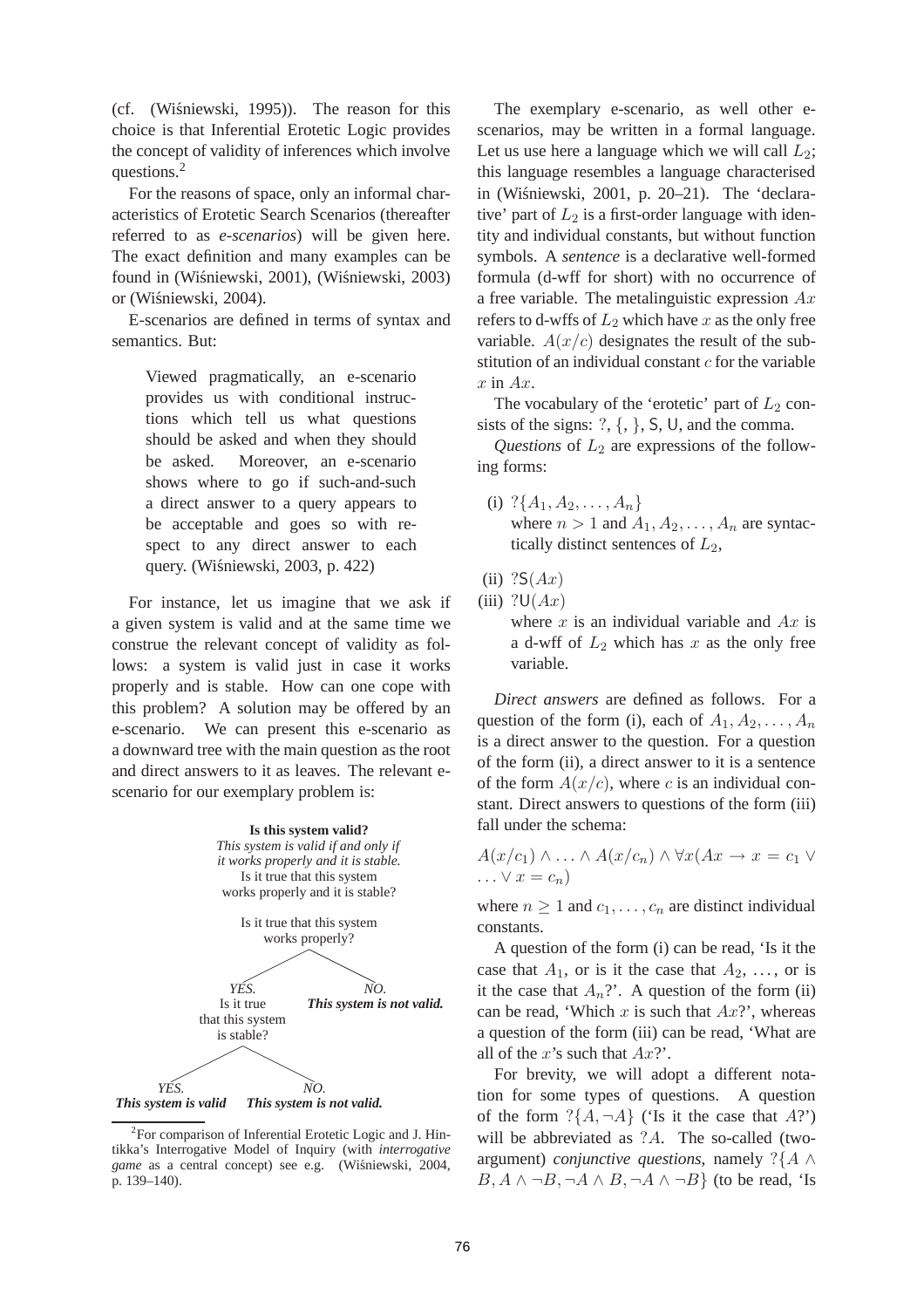it the case that  $A$  and is it the case that  $B$ ?'), will be abbreviated as  $? \pm |A, B|$  — cf. (Wisniewski, 2003, p. 399).

Here is the exemplary e-scenario written in the language  $L_2$  (*valid* stands for 'system is valid', prop stands for 'system works properly', and stable for 'system is stable'; the letter 's' is an individual constant, a name of the system):



As above, the e-scenario has a tree-like structure with the main question as the root and direct answers to it as leaves. Other questions are auxiliary. Either an auxiliary question has another question as the immediate successor (cf. e.g., '?( $prop(s) \wedge stable(s)$ ') or it has all the direct answers to it as the immediate successors (cf. e.g., '? $prop(s)$ '). In the latter case the immediate successors represent the possible ways in which the relevant request for information can be satisfied, and the structure of the e-scenario shows what further information requests (if any) are to be satisfied in order to arrive at an answer to the main question. If an auxiliary question is a 'branching point' of an e-scenario, it is called a *query* of the e-scenario. Among auxiliary questions, only queries are to be asked; the remaining auxiliary questions serve as 'erotetic' premises only.

An e-scenario consists of *paths*, each of which leads from the main question through premises, auxiliary questions and answers to them, to a (direct) answer to the initial question. Viewed pragmatically, a path delivers some 'if/then' instructions. For instance, the instructions given by the leftmost path of our exemplary e-scenario are presented by Algorithm 1.

The key feature of e-scenarios is that auxiliary questions appear in them on the condition they are *erotetically implied* (in the sense of Inferential Erotetic Logic). Erotetic implication, Im, is a semantical relation between a question, Q, a (pos**if** *the main question is* ?valid(s) and *the initial premise is*  $valid(s) \leftrightarrow prop(s) \wedge stable(s)$  **then** ask ? $prop(s)$ ; **if** the answer is  $prop(s)$  **then** ask ?stable(s);  $\mathbf{I}$ **if** *the answer is* stable(s) **then** the answer to the main question is  $valid(s);$ 



sibly empty) set of d-wffs,  $X$ , and a question,  $Q_1$ . Without going into details let us only say that Im ensures the following: (a) if  $Q$  has a true direct answer and X consists of truths, then  $Q_1$  has a true direct answer as well ('transmission of soundness and truth into soundness'), and (b) each direct answer to  $Q_1$ , if true, and if all the X-es are true, narrows down the class at which a true direct answer to Q can be found ('open-minded cognitive usefulness'). For details see (Wiśniewski, 2003).

Our exemplary e-scenario is based upon the following logical facts  $(A \text{ and } B \text{ perform here the})$ role of metalinguistic variables for sentences of  $L_2$ :

 $Im(?C, C \leftrightarrow A \wedge B, ?(A \wedge B))$  $Im(?((A \wedge B), ? \pm |A, B|))$  $Im(? \pm |A, B|, A)$  $Im(? \pm |A, B|, B)$ 

## **2 Erotetic Search Scenarios and basic cooperative answering behaviours**

In this section we will consider a very simple ('toy') example of a database. The database will be in a deductive database form. This exemplary database (thereafter we will refer to it as DB) will serve as a testing field for e-scenarios applicability in the domain of cooperative answering.

Each deductive database consists of:

- Extensional database  $(\mathcal{EDB})$  build out of facts,
- Intensional database  $(TDB)$  build out of rules,
- Integrity constraints  $(\mathcal{IC})$ .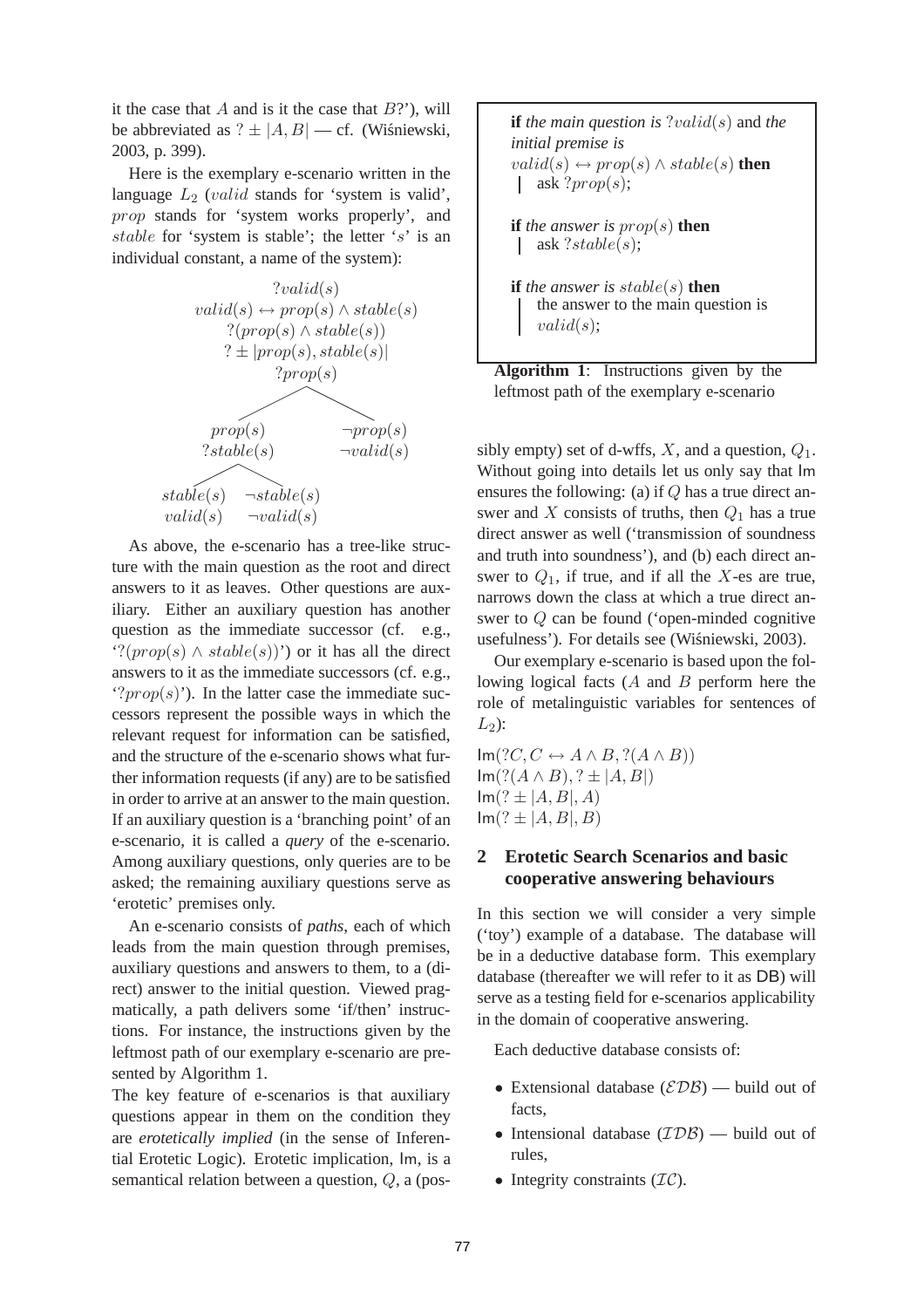For simplicity and notation coherence, we do not use the Datalog notation usually applied in similar contexts. Instead, we will be using the language  $L_2$  described in the previous section.

In our case  $EDB$  consists of the following facts (where usr stands for 'is a user' and live stands for 'lives in'):

| usr(a) | live(a,p)   |
|--------|-------------|
| usr(b) | live(b, zg) |
| usr(c) | live(c,p)   |
| usr(d) |             |

The  $IDB$  contains the following rules (where loc\_usr means 'is a local user'):

$$
loc\_usr(x) \to usr(x)
$$
  

$$
loc\_usr(x) \to live(x, p)
$$
  

$$
usr(x) \land live(x, p) \to loc\_usr(x)
$$

As for the  $\mathcal{IC}$ , there is only one, saying that it is not possible to live in  $zq$  and p at the same time.

$$
\neg(\exists x(live(x, zg) \land live(x, p)))
$$

Questions carried out against the DB may be polar questions asking if objects have some properties. For example, one can ask if object  $a_i$  is a 'user'; this is expressed by ' $?usr(a_i)$ '. A direct answer is either 'yes' or 'no' (expressed by  $usr(a_i)$  and  $\neg usr(a_i)$ , respectively). But we may as well ask about an example of an object satisfying the condition 'is a user'. This question is expressed in  $L_2$  by '? $S(usr(x))$ '. We can also ask of all the objects satisfying the condition 'is a user', by means of '? $U(usr(x))$ '. Then an answer is supposed to list all the objects in the database having the property of being a user (e.g.  $'usr(a) \wedgeusr(b)$ .

E-scenarios are applied by a layer located between a user and the DB (let us call it a 'cooperative layer'). The layer proceeds a question asked by a user by carrying out the relevant auxiliary questions/queries against the DB in a way determined by an e-scenario. The received answers to queries are then transformed into an answer to the main question. The scheme of such a system is presented in Figure 1.

For the purposes of this paper we need to choose some e-scenarios that might be used to work with the exemplary DB. Most of them will fall under a certain general schema; in designing the schema we rely on the following logical facts:

| <b>DATABASE</b>              |   | <b>DATALOG</b><br>LAYER | COOP.<br>LAYER |   |              |
|------------------------------|---|-------------------------|----------------|---|--------------|
| $\mathcal{E}DB$<br>IDB<br>ŦС | → | $\leftarrow user(p)$    | ?u(p)          | ⇄ |              |
|                              |   |                         |                |   | <b>LISER</b> |

Figure 1: Scheme of the cooperative database system using e-scenarios

$$
\begin{aligned} &\operatorname{Im}(?A,C \to A, ?\{A, \neg A, C\}) \\ &\operatorname{Im}(? \{A, \neg A, C\}, ?C) \\ &\operatorname{Im}(?A, B_1 \wedge B_2 \to A, B_1, A \to B_2, ?B_2) \end{aligned}
$$

Here is the schema:



We may adapt the above schema to our specific needs, obtaining e-scenarios for the concepts that occur in DB. For instance, the relevant e-scenarios for questions of the form 'Is  $a_i$  a local user?' fall under the schema (we will refer to it as ESS1).



Note that the *IDB* rules are used as premises of the e-scenario.

ESS1 should be regarded as a plan of questioning for the main question. It tells us which sub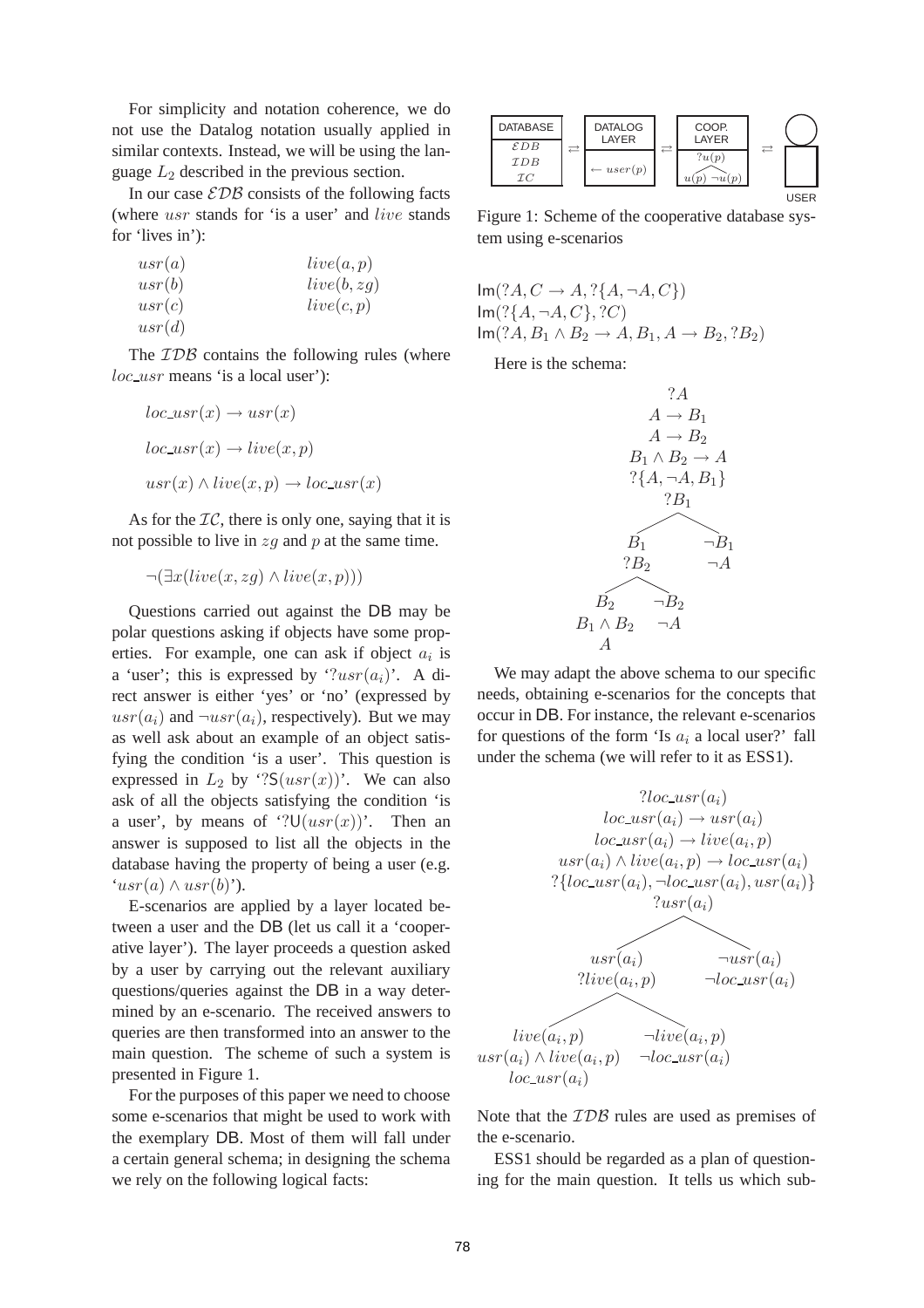sequent questions should be executed against the DB and in which order/when it should be done.

Let let us see how ESS1 may be executed against the DB.

First, we consider an example of a question whose answer in view of the *IDB* is affirmative. This will help us to understand how ESS1 is executed against the DB. The question is, 'Is  $a$  is a local user?'. The question is executed against  $\mathcal{IDB}$ as follows:

**Q1:** Is a a local user?

$$
?loc_usr(a)
$$
  
\n
$$
loc_usr(a) \rightarrow usr(a)
$$
  
\n
$$
loc_usr(a) \rightarrow live(a, p)
$$
  
\n
$$
usr(a) \land live(a, p) \rightarrow loc_usr(a)
$$
  
\n
$$
? \{loc_usr(a), \neg loc_usr(a), usr(a)\}
$$
  
\n
$$
?live(a, p)
$$
  
\n
$$
live(a, p)
$$
  
\n
$$
usr(a) \land live(a, p)
$$
  
\n
$$
loc_usr(a)
$$

**answer:** *a* is a local user  $(loc_{{\text{u}}s r(a))$ , **since:**

 $loc_{{-}usr(b)} \rightarrow usr(b),$  $loc_{{-}usr}\rightarrow live(b,p),$  $usr(b) \wedge live(b,p) \rightarrow loc\_usr(b)$ **and we know that:** a is a user **and** a lives in p

The diagram shows that only one path of ESS1 has been 'activated' or 'actualized' in order to get the answer (here the leftmost path). As long as a successful execution of an e-scenario is concerned, this is always the case. To indicate the unrealized questioning options we left the corresponding branches empty. For **Q1** the process of ESS1 execution against the DB boils down, in essence, to carrying out two subsequent queries, namely  $\lq$ '?usr(a)', and (after receiving the affirmative answer ' $usr(a)$ '), the query '?live(a, p)'. The answers obtained entail the affirmative answer to the main question, which states that  $\alpha$  is a local user, ' $loc_{{\scriptscriptstyle 1}} \infty$ '. This answer is then provided (with additional explanations) to the user. Needles to say, the answer received can be regarded as cooperative.

Now we shall turn to other questions, chosen in such a manner that some more complex cooperative behaviors will be needed. First, let us consider the following question, 'Is  $b$  a local user?'.





After ESS1 execution against the DB, one gets the negative answer to the main question. However, negative answers to polar questions are often less expected than affirmative ones; in some cases a negative answer can even be regarded as a failure. But we can easily supplement a negative answer received with an *explanation*. We do it by making use of the path just executed and the premises involved. Here is an example of an explanation:

**answer:** *b* is not a local user, **since:**  $loc\_usr(b) \rightarrow usr(b)$ ,  $loc\_usr \rightarrow live(b,p),$  $usr(b) \wedge live(b,p) \rightarrow loc\_usr(b)$ **and we know that:** b does not live in p  $?live(b,p): \neg live(b,p)$ 

The explanation contains information about the initial premises of the e-scenario (which reflect IDB part of the DB) and confront them with gained pieces of information. What is more it points out the query that failed, so a user knows exactly what information was not obtained from the DB.

As the example shows, e-scenarios allow to generate explanations of this kind in a quite easy way. The relevant procedure can be briefly described as follows.

We produce a list on the basis of the e-scenario's part just activated. We enumerate elements of the list consecutively; as a result we obtain an index, i.e. a sequence of indices.

- 1.  $?loc_usr(b)$
- 2.  $loc\_usr(b) \rightarrow usr(b)$
- 3.  $loc\_usr(b) \rightarrow live(b,p)$
- 4.  $usr(b) \wedge live(b,p) \rightarrow loc\_usr(b)$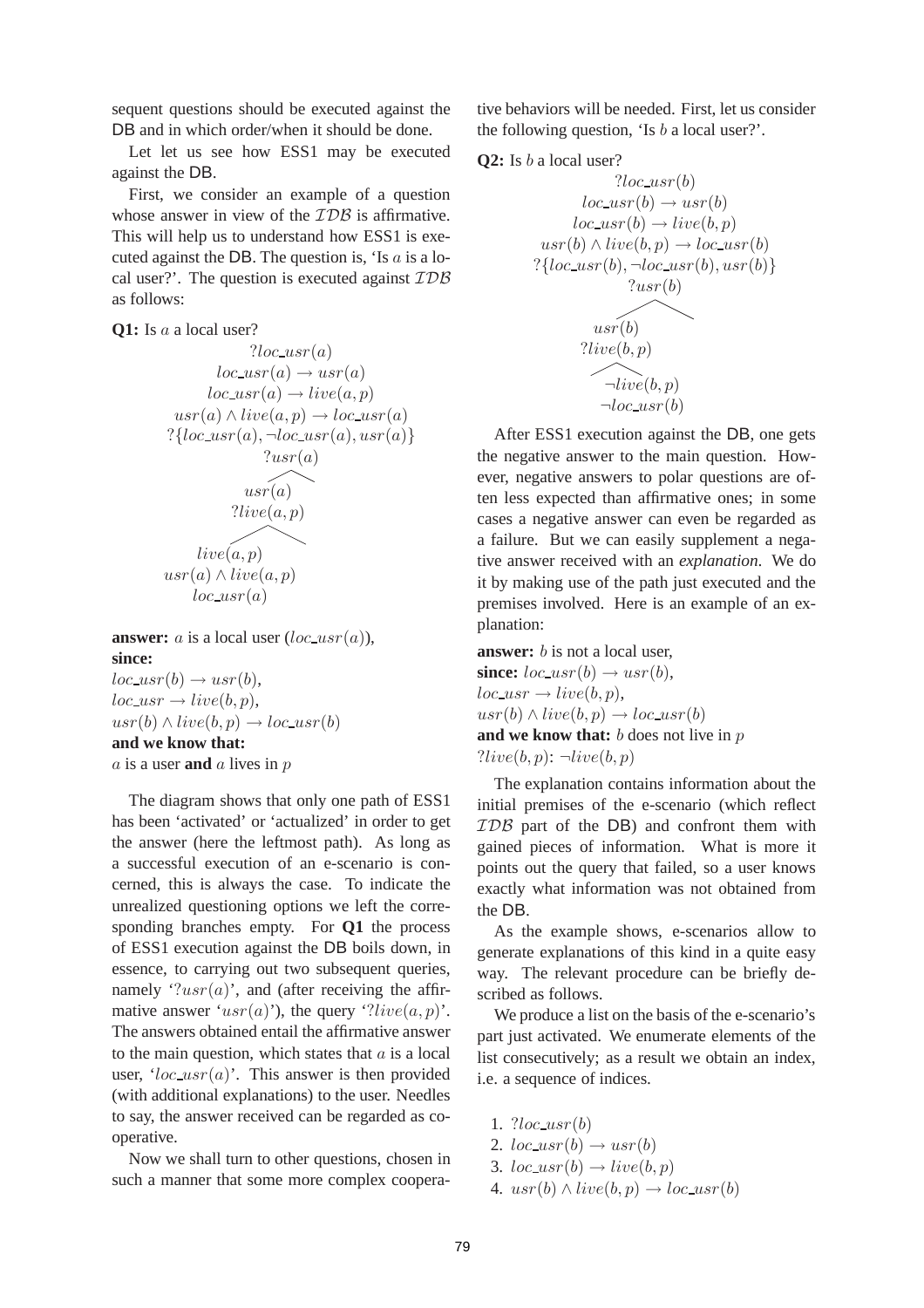- 5. ?{ $loc_usr(b), \neg loc_usr(b),usr(b)$ } 6.  $?usr(b)$ 7. usr(b) 8. ?live(b,p) 9.  $\neg live(b,p)$
- 10.  $\neg loc_usr(b)$

By means of the list we can identify the main question and the initial premises. The main question will be a formula of the form ? (i.e. formula beginning with the question mark ?') with index number 1. Then we identify a formula of the form ? that has the lowest index number greater than 1. Let the index number be  $k$ . All formulas with index numbers larger than 1 and lower than  $k$  are the initial premises; we write them down consecutively.

2.  $loc_{{-}usr}(b) \rightarrow usr(b)$ 3.  $loc\_usr(b) \rightarrow live(b,p)$ 4.  $usr(b) \wedge live(b,p) \rightarrow loc\_usr(b)$ 

The task of finding the next remaining element of the explanation reduces to the issue of finding, on the list, a formula of the form ? with the largest index number. In this way the last 'active' query is identified. Then the query and the next element of the list (i.e. direct answer to this query) will be used in the explanation.

8. ?live(b,p) 9. ¬live(b,p)

A formal description of the procedure is presented as Algorithm 2.

Let us now consider another example. By the way, the example shows how e-scenarios can decrease the number of queries executed agains the DB. The question is, 'Is e a local user?' **Q3:** Is e a local user?

$$
?loc_usr(e)
$$
  
\n
$$
loc_usr(e) \rightarrow usr(e)
$$
  
\n
$$
loc_usr(e) \rightarrow live(e, p)
$$
  
\n
$$
usr(e) \land live(e, p) \rightarrow loc_usr(e)
$$
  
\n
$$
?{loc_usr(e), \neg loc_usr(e),usr(e)}
$$
  
\n
$$
?usr(e)
$$
  
\n
$$
\neg usr(e)
$$
  
\n
$$
\neg loc_usr(e)
$$
  
\nanswer: e is not a local user ( $\neg loc_usr(e)$ ),  
\nsince:



**Algorithm 2**: Generation of additional explanations for the answer to the initial question

 $loc\_usr(b) \rightarrow usr(b),$  $loc\_usr \rightarrow live(b,p),$  $usr(b) \wedge live(b,p) \rightarrow loc\_usr(b)$ **and we know that:** e is not a user  $?usr(e): \neg usr(e)$ 

The next example illustrates how one can cope with a misconception of a question asked by a user. The question is: Does  $b$  live in  $zq$  and is a local user? We apply an e-scenario of a slightly different form than  $ESS1^3$ , i.e.



 $3$ An additional logical fact is used here, namely:  $Im(?$ (*A* ∧ *D*), *A*, *?D*).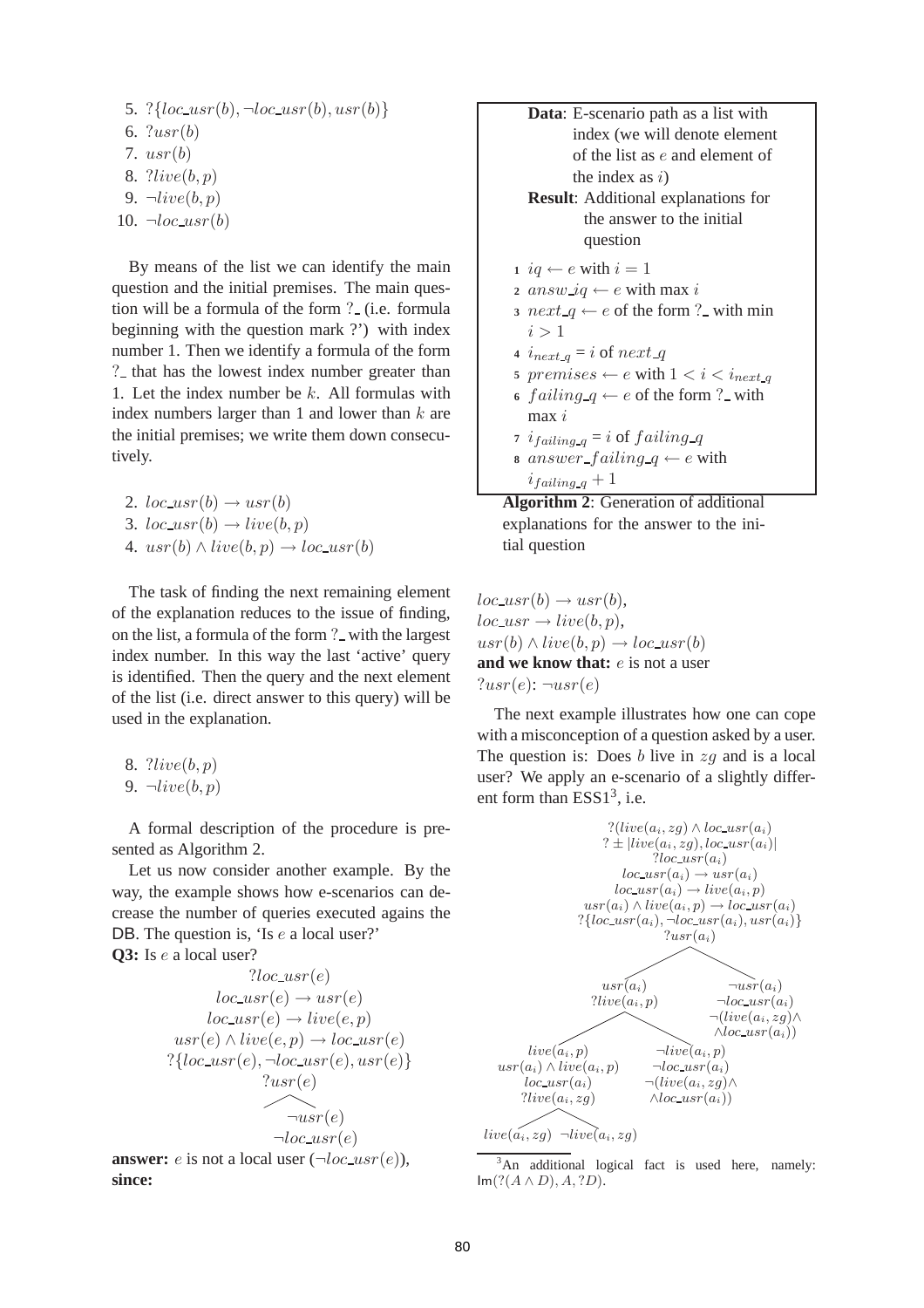Question **Q4** is executed against to DB as follows:



A simple negative answer to the initial question will not make a user aware of the misconception in the question. But when explanations are added, a user can learn about the database schema and understand better the obtained answer.<sup>4</sup>

**answer:** no  $(\neg(live(b, zg) \land loc\_usr(b)))$ **since:** b is not a local user  $(\neg loc\_usr(b))$ **this is due to:**  $loc\_usr(b) \rightarrow usr(b),$  $loc\_usr \rightarrow live(b,p),$  $usr(b) \wedge live(b,p) \rightarrow loc\_usr(b)$ **and:**  $\neg live(b,p)$ (*correction of user's misconception about the* DB *schema*) **but we know that:** usr(b)

Yet another example shows one of the possible ways of dealing with information gaps in the database. We ask if  $d$  is a local user. During ESS1 execution against the DB a query fails since the requested information is not present in the database (this is indicated by the  $\boxtimes$  symbol on the schema below). From this point, a further execution of ESS1 is no longer possible. However the executed part of the e-scenario enables us to generate a sensible explanation of this fact and to report the gained information relevant to the main question. Let us stress that the information gained in the process of ESS1 execution will always stay in connection with the main question. Consequently, we may simply report the obtained answers to queries to a user as a piece of information relevant to his/her question.

**Q5:** Is *d* a local user?

$$
?loc.usr(d)
$$
  
\n
$$
loc.usr(d) \rightarrow usr(d)
$$
  
\n
$$
loc.usr(d) \rightarrow live(d, p)
$$
  
\n
$$
usr(d) \land live(d, p) \rightarrow loc.usr(d)
$$
  
\n
$$
? \{loc.usr(d), \neg loc.usr(d), usr(d)\}
$$
  
\n
$$
?usr(d)
$$
  
\n
$$
?live(d, p)
$$
  
\n
$$
\boxtimes
$$

**answer:** the answer is unknown, since:  $loc\_usr(b) \rightarrow usr(b),$  $loc\_usr \rightarrow live(b,p),$  $usr(b) \wedge live(b,p) \rightarrow loc\_usr(b)$ **and:** query ?*live*(*d*, *p*) failed **but we know that:**  $d$  is a user

### **3 Summary and further works**

I have presented here only some simple examples of cooperative answering behaviours that can modelled by means of the e-scenarios framework. But, in my opinion, Inferential Erotetic Logic provides many useful tools for investigating the area of cooperative answering. Erotetic Search Scenarios framework presented in this paper allows to join two focus points of cooperative answering research: question analysis and fundamental reasoning procedures — cf. (Benamara and Dizier, 2003b, p. 63). It also allows to develop techniques which are domain unspecific (in contrast to limited domains systems like the WEBCOOP developed by Benamara and Dizier (2003a), (2003b)).

Future works will concentrate mainly on incorporating techniques developed in (Gal, 1988) (based on integrity constraints processing) into presented framework. Also new algorithmic procedures working on e-scenarios that enable implementations of specific cooperative techniques will be developed. The area of automatic generation of premises for e-scenarios using Formal Concept Analysis will also be explored.

<sup>&</sup>lt;sup>4</sup>At this stage of this research integrity constraints are not employed in the process of generating cooperative answers using e-scenarios. However concerning techniques and results presented in (Gal, 1988) it would be necessary to incorporate  $TC$  into e-scenarios' premises to obtain better cooperative behaviours (especially when users' misconceptions are considered).